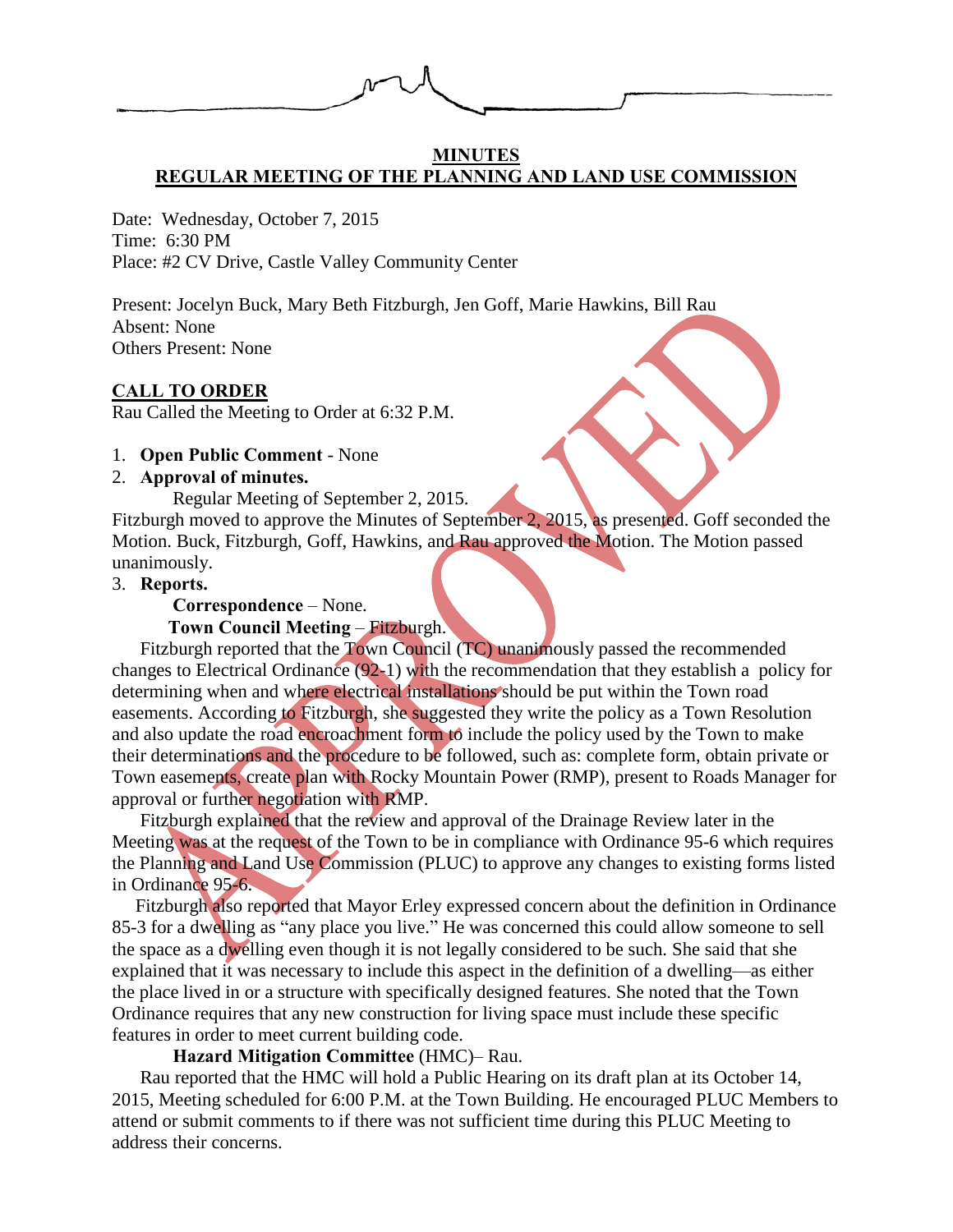

#### **Permit Agent.**

Roth reported issuance of a building permit and septic permit for Lot 124 Pace and a Certificate of Occupancy for Lot 246 Miller.

Fitzburgh requested that the Town website, the Building Permit Agent Procedures Document, and the Building Information Sheet be updated to reflect recent changes made in ordinances and procedures. She also asked Roth to ensure that a copy of the amended Electrical Permit approved at the last PLUC Meeting was forwarded to the Town Council.

### **Procedural Matters.**

Fitzburgh asked PLUC Members to think ahead about who will serve as PLUC Chair in 2016.

Rau announced that Goff had notified the Town that she will be moving away from Castle Valley within the next few months and has submitted her resignation from the PLUC. This will be her last Meeting as a PLUC Member. He thanked her for her service to the PLUC, especially noting her role in developing the honey bee protections in the current ordinance. Goff said that Castle Valley's adoption of these protections was the first in the nation, soon followed by adoption in Grand County.

Rau asked Roth to consult with the Town Clerk regarding recruitment of a replacement member. Goff's term expires June 30, 2016.

## **NEW BUSINESS**

# 4. **Discussion and possible action re: feedback on the Draft Hazard Mitigation Plan.**

Rau provided a list of proposed risk assessments and mitigation strategies included in the draft HMC plan to address the following identified hazards that the Town potentially faces: fire, flood, severe weather, communications, rockfall, earthquake. He asked for comments from PLUC Members about the impacts on Town ordinances. Rau will present their comments to the HMC. A brief summary of comments follows:

Fire – To reduce vegetative fuel, #9 (firebreaks), #13 (targeted education), #15 (private burns with appropriate education) are more feasible strategies than #2 (blanket enforcement). Confirm that #5 (reduction of fuel around power poles) is responsibly undertaken by RMP. #11(use of sheep and goats) preferable to #4 (large-scale controlled burns) which seem risky; although use of animal herds have practical implementation hurdles. Continued use of #8 (siren) could be combined with a relay system. Structural inspections outlined in #12 not practical for residential structures.

**Flood** – Most of the solutions are not cheap. #10 is currently addressed through Hazard Release form and drainage reviews. Further refinement on recommendations of best practices could be considered.

### **Severe Weather** – No comment.

**Communication/Power Outages** – Contact person for RMP should be closer than Blanding. #6 (MOUs) requires clarification.

**Rockfall** – There is no current procedure for #2 (hazard information) which allows us to provide information to buyers and renters. Our building permit process provides this information when applicant applies. #5 (rock fall hazard) is currently provided in the above process. **Drought** – no comment.

**Water Contamination** – some support for #9 (resources for cleaning up contamination). Wellhead protection zones about what can happen within a specific radius from a well head could be established by ordinance.

**Earthquake** – no specific comment.